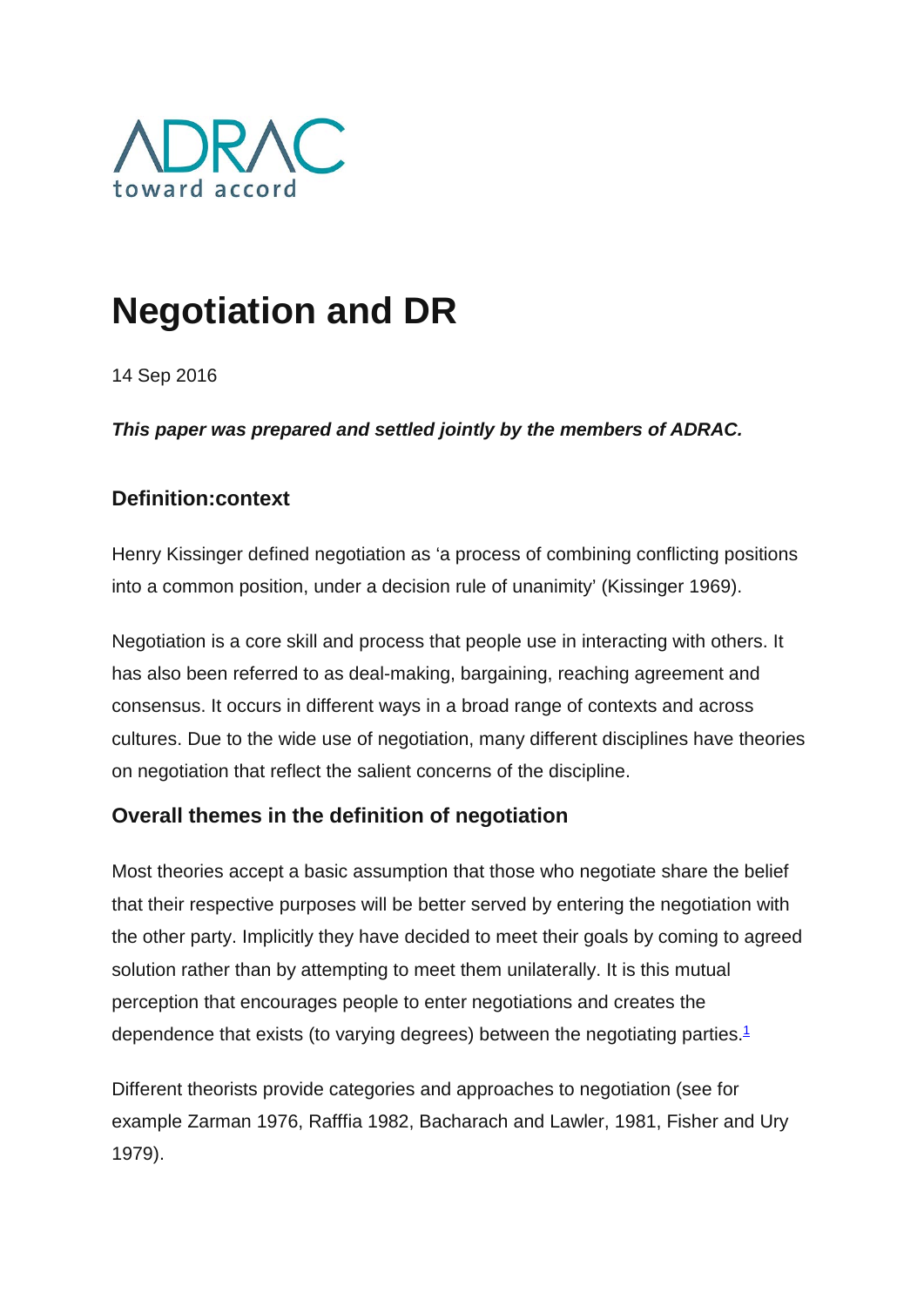### **Dispute resolution and negotiation**

*Facilitative types of dispute resolution processes* are influenced in practice by an integrative approach to negotiation. This approach frames negotiation as an interaction with a win-win potential. This theory looks for ways to 'expand the pie' so that there is more to share between parties as a result of negotiation. Problem solving, cooperation, decision-making and mutual gains are emphasised with a view to uncovering interests, generating options and searching for commonality between parties. The well-known, principled theory of negotiation is one that falls into the integrative school. $\frac{2}{3}$ 

Integrative theories of negotiation provide parties with tools to assist them in reframing problems in ways that allow for joint problem solving. These tools include thinking frameworks such as the 7 elements used by Fisher and also extend to processes such as mediation where the role of the third-party is to assist the parties to jointly resolve their problems through understanding interests and generating and selecting suitable options.

Distributive bargaining, also called 'claiming value', 'zero-sum', or 'win-lose' bargaining, is a competitive negotiation strategy that is used to decide how to distribute a fixed resource. This approach involves the presumption that negotiations are zero-sum transactions: a contest over a fixed amount of some mutually desired benefit. Distributive strategies are designed to secure the biggest slice of the pie possible (also called claiming value). This involves leaving the other side with the smallest slice possible. Since competitive strategies produce win-lose outcomes many who follow the integrative school view such strategies as destructive.

In practice, many complex negotiations will have components which lend themselves to an integrative/expansive approach and other components that require skill in claiming value or distributive. It is useful for negotiators to be aware of both type of approaches.

Views on the philosophy in turn influences the training of negotiation and the associated skills.